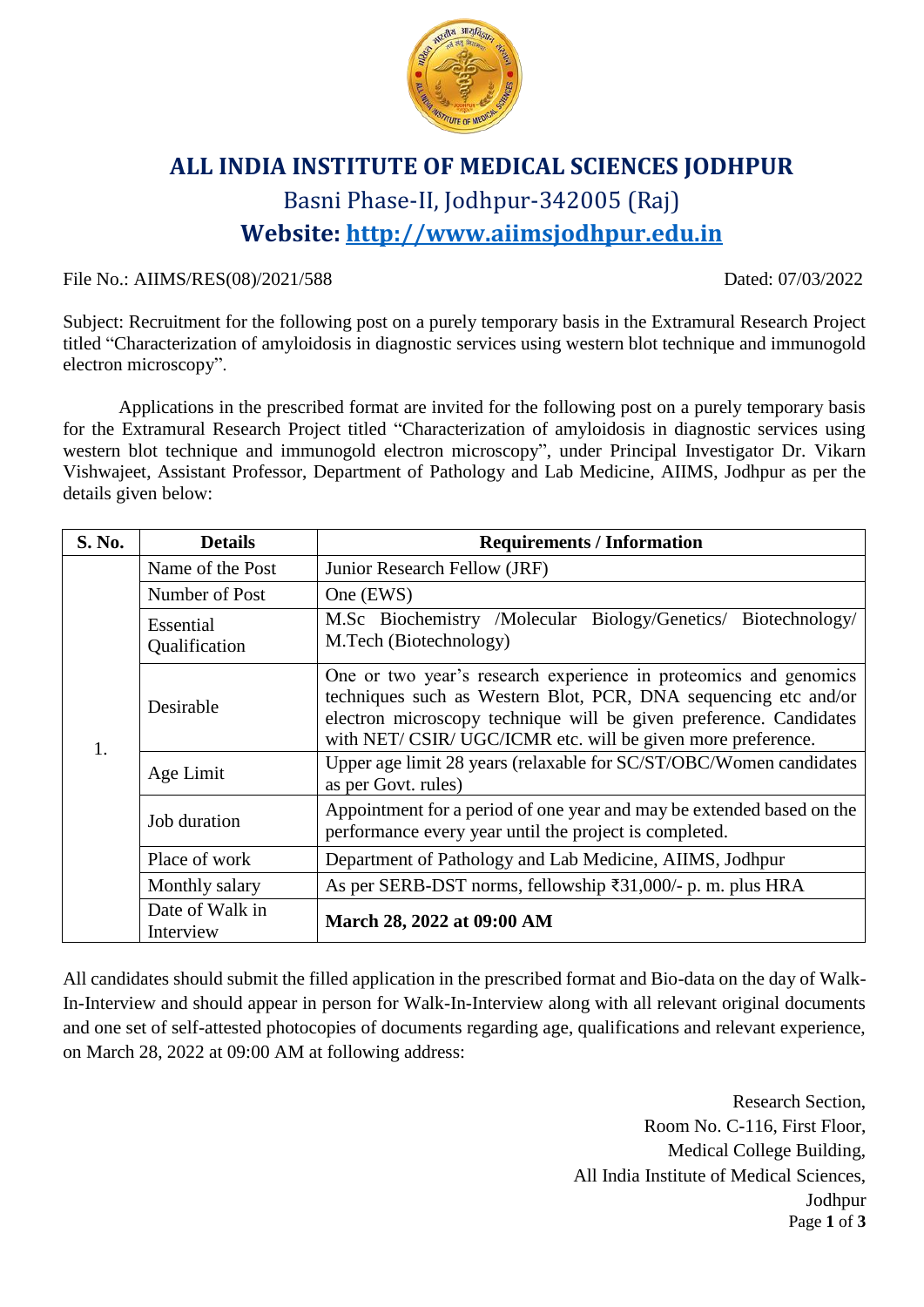## **GENERAL TERMS & CONDITIONS:**

- 1. Reporting time for candidates starts at 09:00 AM on March 28, 2022 and the closing time to report for interview is 10:00 AM on March 28, 2022, after which no additional candidates would be entertained for the interview.
- 2. The above posts are filled-up on purely on a temporary basis, co-terminus with the project & the candidate will have NO right to claim for permanent Employment under SERB/ AIIMS, Jodhpur or continuation of his/her services in any other project.
- 3. No enquiries shall be entertained in this regard after the due date.
- 4. Post may increase/decrease as per requirement and at the sole discretion of Research Section, AIIMS, Jodhpur.
- 5. All educational professional and technical qualifications should be from a recognized Board/ University and full-time.
- 6. The experience requirement specified should be experience acquired after obtaining the minimum educational qualifications required for the post.
- 7. Persons working in Govt. or Public Sector undertaking should produce "No Objection Certificate" at the time of the Interview.
- 8. No TA/DA will be admissible to appear in the interview, including (SC/ST candidates).
- 9. This position will be purely on a temporary/contractual basis for the specified period of time and based on the project.
- 10. The salary is a consolidated sum without any other benefits and it is based on the experience, qualifications, skill set, etc. of the candidates.
- 11. Canvassing in any form will be a disqualification.
- 12. **Age Relaxation:** Age relaxation for SC, ST and OBC candidates will be given against reserve posts only. Age concession to the extent of service rendered in other research projects will also be admissible for experienced and skilled persons.
- 13. Age / Education qualification / Experience will be considered till the late date of the advertisement.